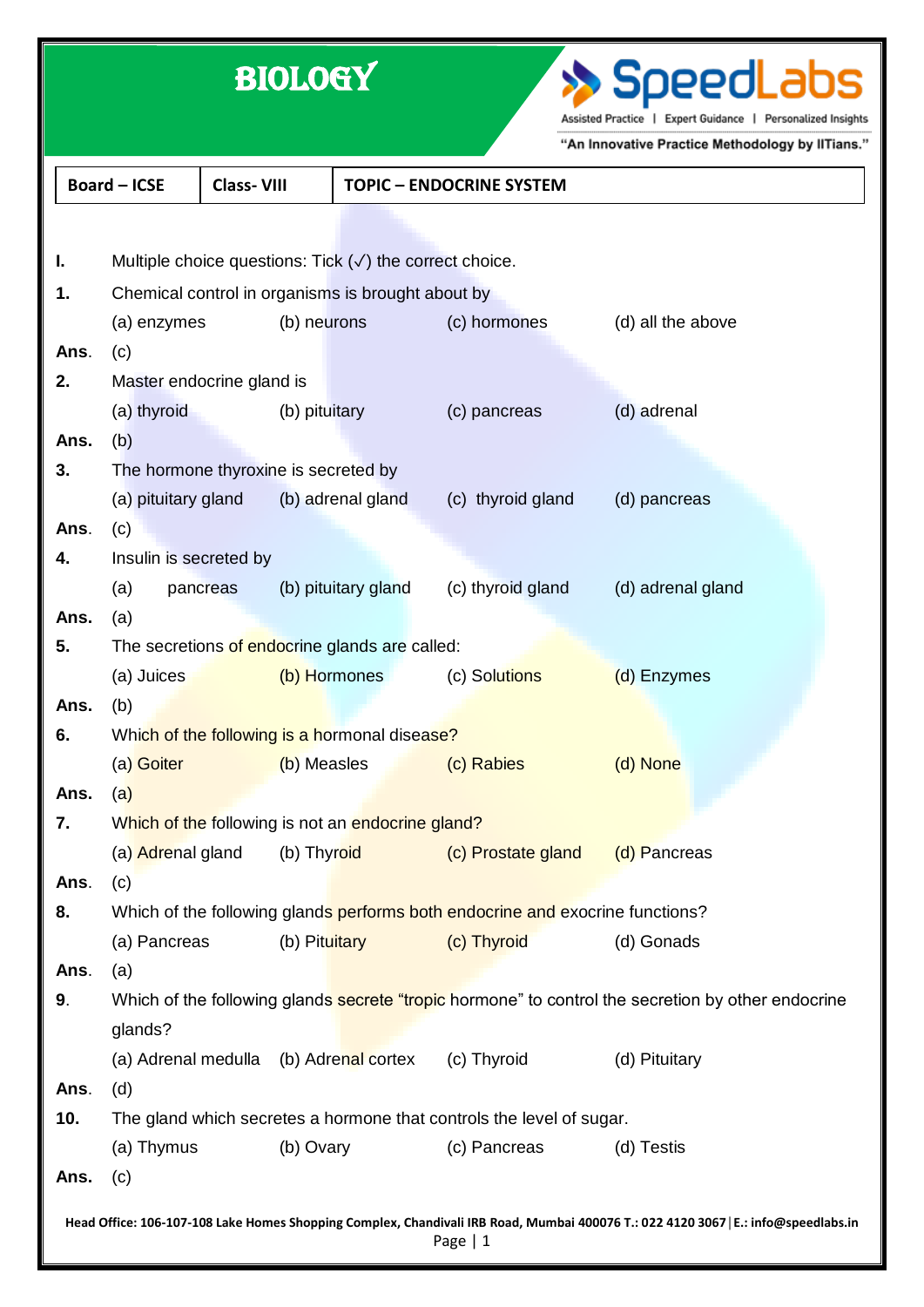**II**. Name the following:

**1.** Five endocrine glands found in human body.

**Ans**. 1. Pituitary gland 2. Thyroid gland 3. Pancreas gland 4. Adrenal gland

- 5. Gonadal gland
- **2.** Master gland in human body.

**Ans**. Pituitary gland is called master gland because it controls all the endocrine glands.

**III.** Match the items in Column A with those in Column B.

| Column A                    | Column B                            |
|-----------------------------|-------------------------------------|
| 1. Cretinism                | (a) Pituitary gland                 |
| 2. Diabetes mellitus        | (b) Defective development of child. |
| 3. Increased metabolic rate | (c) Oversecretion of thyroxine      |
| 4. Simple goitre            | (d) Insufficient iodine in food.    |
| 5. Growth hormone           | (e) Insufficient insulin in blood   |

**Ans.** 1. (b) 2. (e) 3. (c) 4. (d) 5. (a)

**IV**. Describe two characteristic features of hormones.

**Ans**. Characteristic features of hormones:

(i) All the hormones are the protein or protein derivatives.

(ii) Hormones are required in extremely small quantities. Increase, or decrease in the specific quantity is harmful for the organism.

- **V.** Draw an outline figure of the human body and show the location of different endocrine glands.
- **Ans.**



- **VI.** Define hormones.
- Ans. Hormones are the chemical substances that are manufactured and secreted in very small quantity into the blood stream by an endocrine gland and regulates the growth or functioning of organs.
- **VII.** Mention two endocrine glands and their functions.

**Ans**. (i) Pituitary gland.

**(1)** It is called master gland and situated above the roof of the mouth cavity.

**Head Office: 106-107-108 Lake Homes Shopping Complex, Chandivali IRB Road, Mumbai 400076 T.: 022 4120 3067**│**E.: info@speedlabs.in** Page | 2